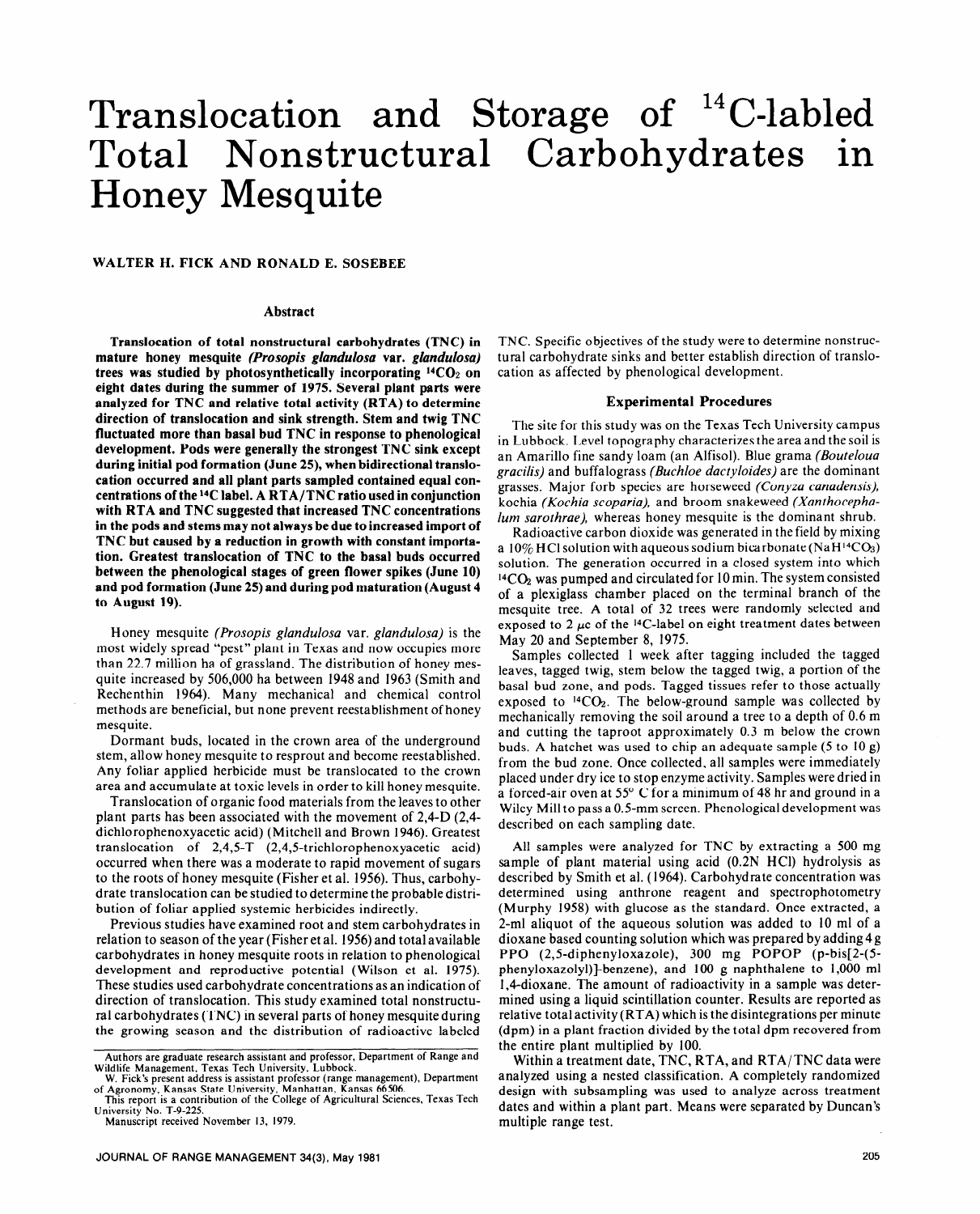

**Fig. 1.** *Total nonstructural carbohydrates in the basal buds, stems, and pods of honey mesquite trees harvested between May 28 and September 15, 1975. Phenological development is also indicated. TNC levels not followed by a similar letter dijfer significantly at the 5% level.* 

## **Results and Discussion**

The distribution of  $^{14}C$  to the various plant parts of honey mesquite 1 week after exposure should be closely related to herbicide translocation. Most of the label would reasonably be expected to be present in the plant since Bamberg et al. (1973) recovered 98% of the fixed 1% from *Ambrosia dumosa* 1 week after tagging. In the current study,  $2.5\%$  of the <sup>14</sup>C was recovered in the TNC fraction of honey mesquite samples I week after exposure. Mesquite trees sampled in this study had a high reproductive load (50 to 60% of their potential).

#### **Total Nonstructural Carbohydrates**

Minimum basal bud TNC was measured on June 10,1975, when the trees had dark green leaves and green flower spikes (Fig. 1). Between June 10 and August 19, basal buds increased from 10.4 to 17.8% TNC. Most of this increase occurred during pod maturation (August 4 to August 19). During this same period (June 10 to August 19), stem TNC fluctuated greatly. Between the development of green flower spikes (June 10) and small pods (June 25) stems increased from 4.7 to 7.4% TNC indicating downward translocation of carbohydrates. Twigs (June 10 to June 25) also

Table 1. Storage of total nonstructural carbohydrates (%) in the twigs and **leaves of honey mesquite trees harvested between May 28 and September 15, 1975.** 

|                   |                        | Plant fraction    |                     |  |
|-------------------|------------------------|-------------------|---------------------|--|
| Harvest date      | Twigs                  | Leaves            | Phenological stage  |  |
| May <sub>28</sub> | $6.3$ bcd <sup>1</sup> | 6.6 <sub>b</sub>  | light green leaves  |  |
| June $10$         | 4.7 d                  | 5.4 cd            | green flower spikes |  |
| June 25           | 8.1 ab                 | 6.4~bc            | small pods          |  |
| July 7            | 4.6d                   | 3.8 <sub>d</sub>  | pod clongation      |  |
| July 22           | 6.8 <sub>b</sub> c     | 5.4 cd            | green pods          |  |
| August 4          | 5.6 cd                 | 5.6 cd            | red pods            |  |
| August 19         | 7.0 <sub>b</sub> c     | 5.0 <sub>cd</sub> | mature pods         |  |
| September 15      | 9.7a                   | 4.5 a             | no pods             |  |

'Values not followed by a similar letter differ significantly at the 5% level.

increased in TNC (Table 1) substantiating outward translocation of TNC from the leaves. During pod elongation (June 25 to July 7) stems (Fig. I), twigs, and leaves (Table 1) declined in TNC suggesting possible translocation to the pods. Wilson et al. (1974) suggested that stored carbohydrate reserves were used during maximum dry matter accumulation by pods since current photosynthate was not adequate to meet the organic matter needs of the pods. Between cessation of pod elongation (July 7) and immature green pods (July 22), stems (Fig. 1) and twigs (Table 1) increased in TNC. Pod TNC (Fig. 1) remained low  $(4.5 \text{ to } 8.0\%)$  when the stems and leaves were fluctuating in TNC. Imported TNC by the pods was probably rapidly converted to structural material. After the pods turned red around August 4, their TNC content increased rapidly reaching 23.5% on August 19 (Fig. 1). Pods were importing TNC during this period but basipetal translocation was also occurring as the stems and basal buds (Fig. 1) began increasing TNC after pods began to mature (August 4).

Root mortality of honey mesquite using foliar applied herbicides generally increases when root TNC increases and declines when root TNC is depleted (Dyer and Dahl 1975). Thus, best root kills are obtained when honey mesquite is sprayed between the cessation of flowering and pod maturation. However, direction of translocation cannot be determined by measuring TNC concentration in the roots alone. In this study, fluctuating TNC levels in the stems and small twigs of honey mesquite more closely indicated direction of carbohydrate translocation from the photosynthetic source. George and McKell(l978) measured similar responses in the TNC storage organs of snowberry *(Symphoricarpus oreophilus).* Proximity of the leaves, twigs, and stems to elongating honey mesquite pods between June 25 and July 7 resulted in decreased TNC concentrations in these plant parts. The TNC level in the basal buds remained unchanged during this stage of phenological development. Depletion of TNC in a plant part indicates outward translocation or utilization. A radioactive tracer can be used to determine the TNC sink.

Table 2. Relative total activity (%) in plant fractions of honey mesquite 1 week after exposure to <sup>14</sup>CO<sub>2</sub> on eight treatment dates.<sup>1</sup>

|              |                                 | Plant fraction    |                  |                   |       |                     |
|--------------|---------------------------------|-------------------|------------------|-------------------|-------|---------------------|
|              | <sup>14</sup> C-labeled tissues |                   |                  |                   |       |                     |
| Harvest date | Leaves                          | Twig              | Basal buds       | <b>Stem</b>       | Pods  | Phenological stage  |
| May 28       | 87.6 a <sup>2</sup>             | 10.0 <sub>b</sub> | 1.2c             | 1.2c              |       | light green leaves  |
| June $10$    | 77.2a                           | 18.6 <sub>b</sub> | 0.7c             | 3.5c              |       | green flower spikes |
| June 25      | 22.0a                           | 20.4a             | 10.2a            | 19.6 a            | 27.8a | small pods          |
| July 22      | 29.4a                           | 16.1 <sub>b</sub> | 0.7c             | 3.8a              | 50.0a | pod elongation      |
| July $22$    | 19.7 <sub>b</sub>               | 13.2 <sub>b</sub> | 1.7c             | 3.6c              | 61.8a | green pods          |
| August 4     | 22.6 <sub>b</sub>               | 18.6 <sub>b</sub> | 2.5c             | 7.1c              | 49.2a | red pods            |
| August 19    | 18.5 <sub>b</sub>               | 15.6 <sub>b</sub> | 3.5 <sub>b</sub> | 7.1 <sub>b</sub>  | 55.3a | mature pods         |
| September 15 | 35.0a                           | 49.2a             | 4.2 <sub>b</sub> | 11.6 <sub>b</sub> |       | no pods             |

'Relative total activity is defined as the 14C in a plant fraction expressed as a percentage of the total l4C recovered. <sup>2</sup>Values within a harvest date not followed by a similar letter differ significantly as the 10% level.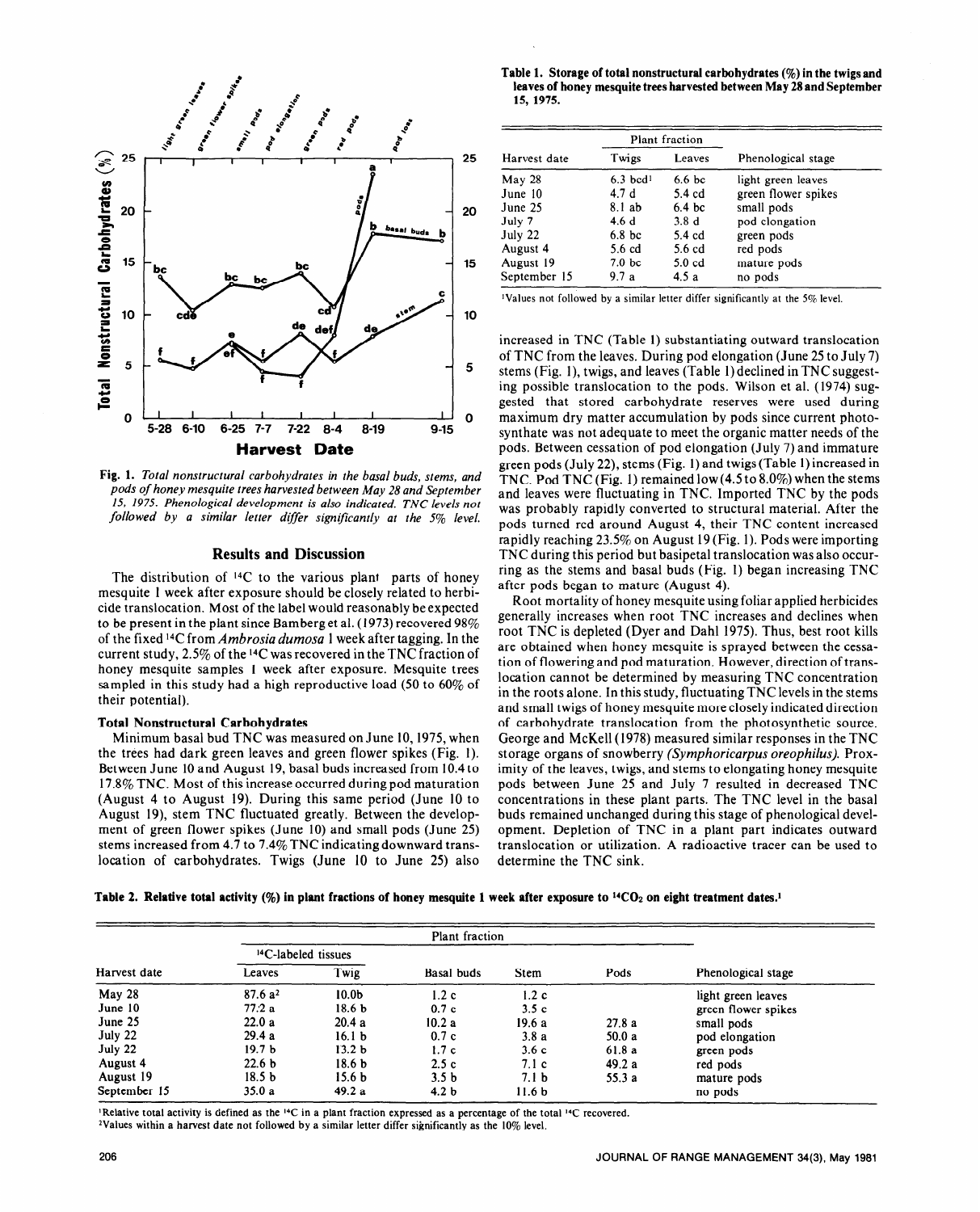|              |                       |                    | Plant fraction     |                   |                     |
|--------------|-----------------------|--------------------|--------------------|-------------------|---------------------|
|              | $14C$ -labeled tissue |                    |                    |                   |                     |
| Harvest date | Leaves                | Twig               | Basal buds         | Stem              | Phenological stage  |
| May 28       | 87.2 a <sup>2</sup>   | 10.0 <sub>d</sub>  | 1.2 <sub>de</sub>  | 1.2 <sub>d</sub>  | light green leaves  |
| June $10$    | 77.2a                 | 18.6 cd            | 0.7 <sub>e</sub>   | 3.5cd             | green flower spikes |
| June $25$    | 30.5 <sub>e</sub>     | 28.6 <sub>bc</sub> | 14.1a              | 27.1a             | small pods          |
| July 7       | 58.8 b                | 32.2 <sub>b</sub>  | 1.5c               | 7.5 <sub>bc</sub> | pod elongation      |
| July $22$    | $51.5$ bc             | 34.5 <sub>b</sub>  | 4.5 <sub>b</sub> c | 9.5 <sub>bc</sub> | green pods          |
| August 4     | 44.6 bcd              | 36.6ab             | 4.8 <sub>bc</sub>  | 14.0 <sub>b</sub> | red pods            |
| August 19    | 41.4 cde              | 34.9 <sub>b</sub>  | 7.8 <sub>b</sub>   | 15.9ab            | mature pods         |
| September 15 | $35.0$ de             | 49.2 a             | $4.2$ bcd          | 11.6 <sub>b</sub> | no pods             |

'Relative total activity is defined as the <sup>14</sup>C in a plant fraction expressed as a percentage of the total <sup>14</sup>C recovered.

2Values within a plant fraction not followed by a similar letter differ significantly at the 10% level.

## Relative Total Activity

*Within Harvest Dates* 

Relative total activity measured the status of fixed  $^{14}CO_2$  I week after exposure on eight treatment dates during 1975 (Table 2). During the light green leaf to green flower spike stage, over 90% of the recovered 14C-labeled TNC was extracted from the tagged tissue. Pod development (June 25 to August 19) reduced retention of  $^{14}$ C-labeled TNC by the leaves to an average of 22.5% as a greater proportion of the label was being translocated to other TNC sinks, especially to the pods. The pods were a stronger sink for  $^{14}C$ -labeled TNC than the basal buds or stems except during initial pod development (June 25) when all plant parts examined contained equal concentrations indicating bidirectional translocation. The radioactive label was equally distributed between the basal buds and stems on all sampling dates.

## *Across Harvest Dates*

The RTA values within a plant fraction and across harvest dates are illustrated in Table 3. Only those plant fractions common to all trees on all harvest dates are included. Pods are excluded from Table 3 because they were not present on the mesquite trees on May 28, June 10, and September 15.

Twig RTA increased during the growing season while leaf RTA decreased (Table 3). Initial pod formation on June 25 contributed to decreased leaf RTA while basal bud and stem RTA values increased concomitantly. During pod elongation (June 25 to July 7) basal bud and stem RTA decreased (Table 3) as most of the <sup>14</sup>C-labeled TNC was recovered in the leaves and pods (Table 2). Increased twig RTA between August 19 and September 15 (Table 3) may suggest that TNC storage organs closest to the photosynthetic source are replenished first.

## RTA/TNC Ratio

A ratio between the relative amount of  $^{14}$ C-labeled TNC in a plant fraction (RTA) and the TNC concentration of the fraction is proposed as providing a useful understanding of source-sink relationships and direction of carbohydrate translocation in plants. An increase in the RTA/TNC ratio would indicate an active sink that was importing TNC for use in growth and maintenance of cells. A decrease in the RTA/TNC ratio would indicate decreased sink strength and minimal growth. The RTA/TNC ratio may either substantiate or reject conclusions based on either TNC or RTA data used alone.

The leaf RTA/ TNC ratio decreased between June 10 and June 25 (Table 4) while the ratio for basal buds and stems increased. Substantial translocation of TNC occurred to the basal buds between flowering (June 10) and pod formation (June 25) even though basal bud TNC did not significantly increase (Fig. 1). During pod elongation (June 25 to July 7) RTA/TNC ratios decreased in the basal buds and stems while they increased in twigs, leaves and pods. Decreased RTA/TNC ratios in the twigs and leaves between pod elongation (July 7) and the elongated green pod stage (July 22) indicated TNC was translocated to the pods. Since pod TNC (Fig. 1) and the RTA/TNC ratio (Table 4) remained unchanged, conversion of TNC to structural carbohydrates in the pods probably occurred. The RTA/ TNC ratio in the pods decreased with pod maturity after July 22 (Table 4). During the final 2 weeks of pod maturation (August 4 to August 19), basal bud, stem, and pod TNC increased (Fig. 1). However, RTA did not change in these three plant parts so the RTA/TNC ratios remained unchanged or declined. The increased TNC levels in the basal buds, stems, and pods during pod maturation may not be due to increased TNC importation but to decreased cell expansion and growth. Another plausible explanation for increased basal bud TNC during pod maturation may be increased root growth resulting in increased translocation of TNC through the basal buds. Soil moisture (20% w/w) and temperature (25.8°C) were sufficient on August 4 to enhance root growth (Fick 1978). After pod drop, the leaf RTA/TNC ratio dropped, indicating outward translocation of TNC (Table 4). The twigs were the TNC sink between August 19 to

Table 4. Relative total activity/total nonstructural carbohydrate (RTA/TNC) ratios in the plant fractions of honey mesquite 1 week after exposure to <sup>14</sup>CO<sub>2</sub> on eight treatment dates.<sup>1</sup>

|              |                         | Plant fraction     |                   |            |                   |                     |
|--------------|-------------------------|--------------------|-------------------|------------|-------------------|---------------------|
|              | $14C$ -labeled tissue   |                    |                   |            |                   |                     |
| Harvest date | Leaves                  | Twig               | Basal buds        | Stem       | Pods              | Phenological stage  |
| May $28$     | $13.63$ ab <sup>2</sup> | 1.55d              | 0.09 <sub>b</sub> | 0.22d      |                   | light green leaves  |
| June $10$    | 14.96 a                 | 4.26c              | 0.08 <sub>b</sub> | $0.86$ cd  |                   | green flower spikes |
| June 25      | 4.60 $d$                | $3.36$ cd          | 1.39a             | 3.80a      | 6.50 <sub>b</sub> | small pods          |
| July 7       | 16.44a                  | 7.10 a             | 0.18 <sub>b</sub> | $1.63$ bcd | 13.46a            | pod clongation      |
| July 22      | $10.02$ bc              | 4.78 bc            | 0.48 <sub>b</sub> | $1.14$ bcd | 12.65a            | green pods          |
| August 4     | 8.98c                   | 6.41ab             | 0.54 <sub>b</sub> | 2.87ab     | 6.61 <sub>b</sub> | red pods            |
| August 19    | 8.84c                   | $4.73~\mathrm{bc}$ | 0.50 <sub>b</sub> | $2.45$ abc | 2.23c             | mature pods         |
| September 15 | 4.66 d                  | $4.88$ bc          | 0.27 <sub>b</sub> | $1.07$ bcd |                   | no pods             |

'Relative total activity is defined as the 14C in a plant fraction expressed as a percentage of the total 14C recovered. \*Values within a plant fraction not followed by a similar letter differ significantly at the 10% level.